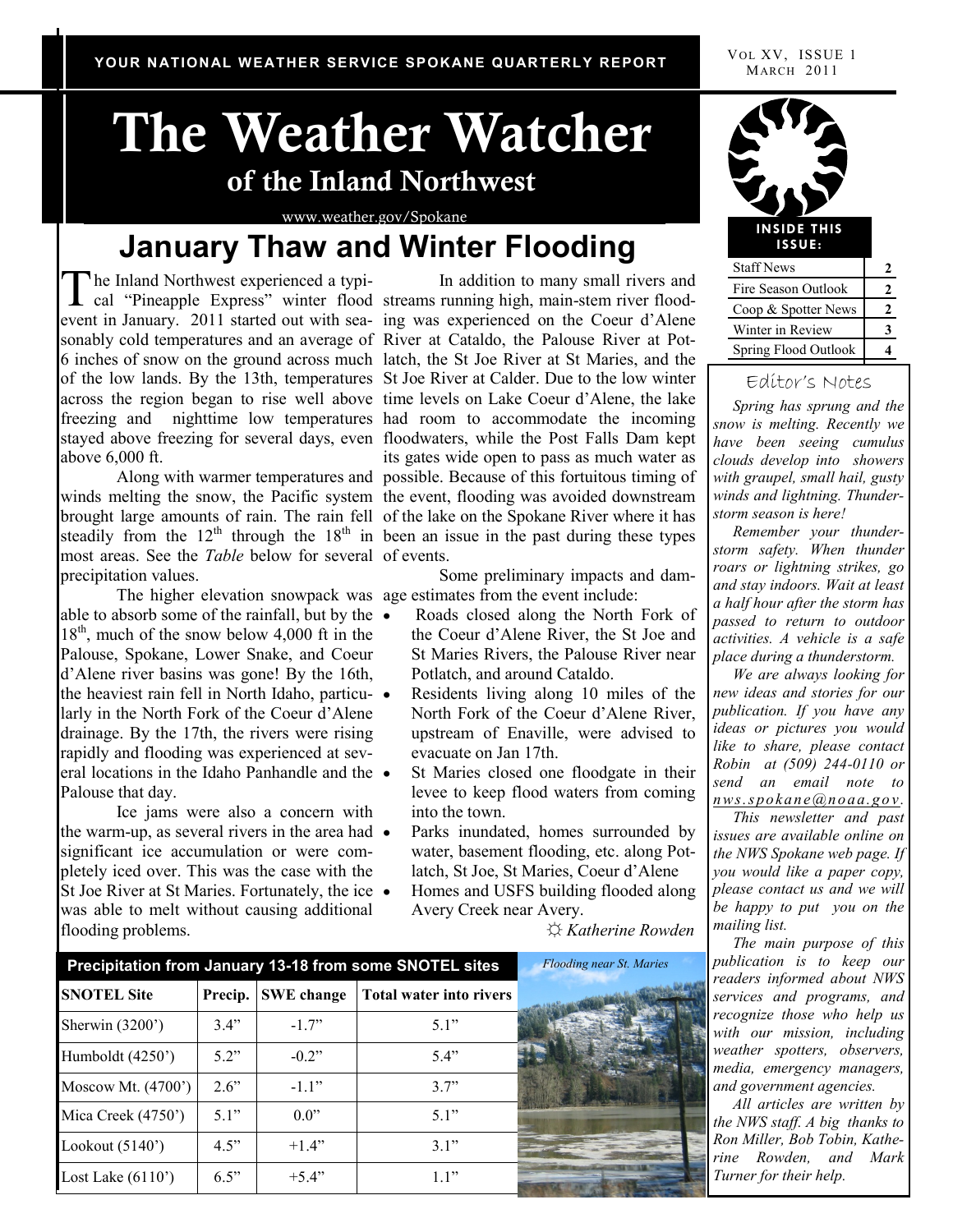#### **Staff News**

The National Weather Service Spokane<br>is pleased to announce a new meteorhe National Weather Service Spokane ologist Intern to the staff. Joey Clevenger just got out of the U.S. Air Force from "Down South" in Del Rio, Texas where he was a Weather Officer at Laughlin AFB. He is originally from Louisville, Kentucky and a graduate of Mississippi State in 2006. He and his wife enjoy outdoor activities. He looks forward to living in the Inland Northwest and experiencing his first winter snow. Welcome aboard Joey! ☼ *Robin Fox*



#### **Winter Weather Statistics**

| <b>Wenatchee Water Plant</b> | Dec     | Jan     | Feb     | <b>Total</b> |
|------------------------------|---------|---------|---------|--------------|
| Avg High Temp                | 35.6    | 37.2    | 41.5    | 38.1         |
| Departure from Norm          | $-0.1$  | $+2.1$  | $-1.3$  | $+0.2$       |
| Avg Low Temp                 | 28.2    | 25.2    | 24.9    | 26.1         |
| Departure from Norm          | $+3.0$  | $+2.0$  | $-2.5$  | $+0.8$       |
| <b>Total Precip</b>          | 2.06    | 0.88    | 0.30    | 2.25         |
| Departure from Norm          | $+0.54$ | $-0.47$ | $-0.64$ | $-0.57$      |
| <b>Total Snowfall</b>        | 9.6     | 6.0     | 3.4     | 19.0         |
| Departure from Norm          | $-1.0$  | $-3.3$  | $-0.8$  | $-5.1$       |
| <b>Lewiston Airport</b>      | Dec     | Jan     | Feb     | <b>Total</b> |
| Avg High Temp                | 41.4    | 42.9    | 42.3    | 42.2         |
| Departure from Norm          | $+2.2$  | $+3.5$  | $-3.3$  | $+0.8$       |
| Avg Low Temp                 | 29.7    | 30.7    | 27.9    | 29.4         |
| Departure from Norm          | $+1.2$  | $+2.8$  | $-3.3$  | $+0.3$       |
| <b>Total Precip</b>          | 1.70    | 1.10    | 1.97    | 4.77         |
| Departure from Norm          | $+0.65$ | $-0.04$ | $+1.02$ | $+1.63$      |
| <b>Total Snowfall</b>        | 4.7     | 0.1     | 0.0     | 4.8          |
| Departure from Norm          | $-0.1$  | $-5.6$  | $-2.2$  | $-7.9$       |
| <b>Spokane Airport</b>       | Dec     | Jan     | Feb     | <b>Total</b> |
| Avg High Temp                | 34.2    | 35.4    | 36.1    | 35.2         |
| Departure from Norm          | $+1.4$  | $+2.6$  | $-3.2$  | $+0.3$       |
| Avg Low Temp                 | 24.5    | 22.9    | 21.6    | 23.0         |
| Departure from Norm          | $+2.9$  | $+1.2$  | $-4.1$  | 0.0          |
| <b>Total Precip</b>          | 3.19    | 2.43    | 1.14    | 6.76         |
| Departure from Norm          | $+0.94$ | $+0.61$ | $-0.37$ | $+1.18$      |
| Total snowfall               | 17.4    | 7.1     | 14.3    | 38.8         |
| Departure from Norm          | 2.3     | $-7.1$  | $+7.6$  | $+2.8$       |

### **2011 Fire Season Outlook**

The winter of 2010/2011 was dominated by a strong La<br>Nina pattern. However the winter was not overly La Nina The winter of 2010/2011 was dominated by a strong La like. Through the middle of March temperatures were normal to slightly below normal. Precipitation and snow was very near normal for most locations, except for the Cascades which was below normal.

Looking back at previous La Nina years that are similar to 2010/2011, temperatures were cooler than normal, but precipitation was very near or slightly below normal. So we are expecting a cooler, but not necessarily a wet spring. Early summer looks to remain on the cool side of normal which will result in the mountain snowpack melting later than normal. Fuel green-up is expected to be 1 to 3 weeks later than normal which should result in fuels curing a few weeks later in the summer. This will push back the beginning of fire season a few weeks. Summer is expected to continue the cool trend. July and August will still warm up, but we should experience fewer "hot" episodes. Most of the precipitation in July and August is from thunderstorms. The long term forecasts indicate a slightly below normal convective season, with mainly wet thunderstorms.

So what can we expect? For most of eastern Washington and north Idaho we can expect a later start to the fire season with about normal number of starts but fewer than normal acres. The areas of most concern will be the Cascade Mountains north of I-90 and east across the Okanogan Highlands along the Canadian border.☼ *Bob Tobin*

#### **SPOTTER REPORTS: 244-0435 or** *espotter.weather.gov*

### **Coop Corner**

C ooperative Observer Jean Moore passed away at her home on Feb. 17th. She was an active observer and took home on Feb. 17th. She was an active observer and took the observations in Plain, Washington for over 44 years. She led a full life and will be missed. ☼ *Mark Turner*



#### **Weather Spotters Training**

S potter Training is now in session. The National Weather Service is busy assembling a spring training schedule for  $\sum$  Service is busy assembling a spring training schedule for the coming months. The training will cover the Severe Weather Checklist along with convection and thunderstorms spotting techniques. Check out the Local News on the NWS Spokane web page for details. Currently sessions are set up for Wenatchee, WA and Nez Perce, ID. Remember, if you aren't able to attend, there is online training available under the Spotter Resource section of the NWS web page. ☼ *Robin Fox*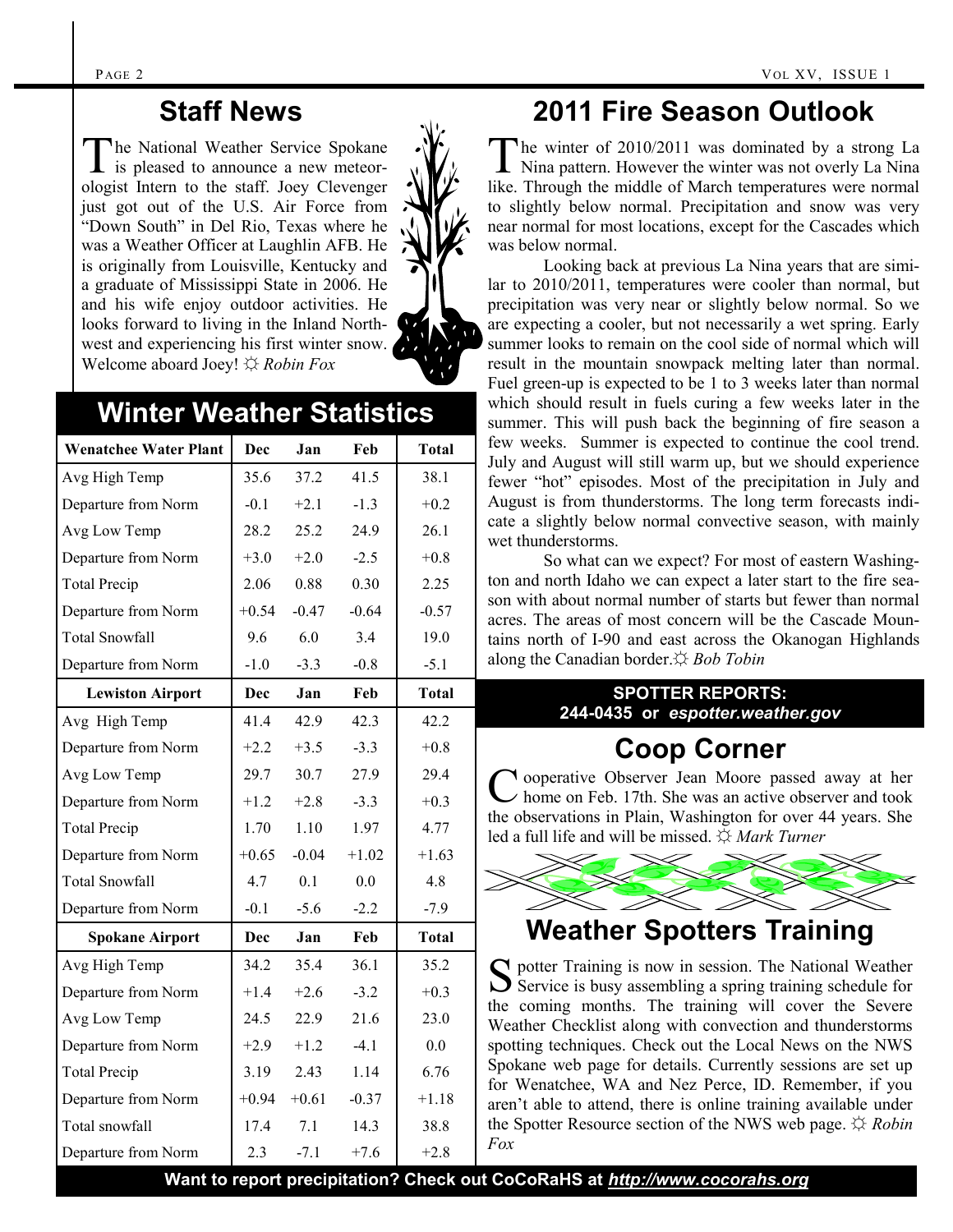### **Winter 2010/2011 in Review**

D uring the fall of 2010, the formation of La Nina conditions in the equatorial Pacific Ocean led to a prediction of a colder/wetter than normal winter for the Inland Northwest. While the winter of

ple's expectations of a harsh winter.

After a very cold and snowy end of November, the La Nina?" stage was set for a big winter. But inspection of past winters sub-zero lows for New Years Day.

tures rose into the 40s and 50s, with night time readings 17.5". ☼ *Ron Miller* staying above freezing for five days. The result was rain, melting snow, and flooding. Some rivers in the Idaho Panhandle exceeded flood stage for a few days. Temperatures cooled, but the snow didn't return. In fact, the weather was rather dry for the last half of January. here were a couple of

**Answer: It's a type of spring showery precipitation formed when snow encounters supercooled water. Also known as "small hail."**



2010/11 will go down with above-normal snowfall for many to the northern Panhandle and extreme northeast Washing-Inland Northwest locations, it may not have lived up to peo-ton. In general, January turned out to be warmer and drier than normal. People started wondering, "What happened to

with strong La Nina conditions indicated that the heavy No-Northwest are most notable in the latter half of winter and vember snowfall might not survive until Christmas. In **De-**spring. So as January turned to **February**, the weather con**cember** 2010, this was once again the case. The weather tinued to remain mild and rather snow-free. A couple of pattern during the first part of December was anything but weak snowfall events during the first few days of the month snowy for most of the area. A few locations in the Cascades were followed by a wind event on the morning of the  $7<sup>th</sup>$ . picked up 6-8" of snow on the  $8<sup>th</sup>$ . A heavier snow event on Winds gusted to 52 mph in the Columbia Basin, with a 44 the  $11<sup>th</sup>$  and  $12<sup>th</sup>$  dumped up to 2 feet of snow in the Cas-mph gust at Wenatchee Airport. A stronger wind storm occades and Waterville Plateau area. A spotter in East We-curred 5 days later. Gusts to 72 mph were reported in Bevnatchee received 13.8" of snow in 24 hours, while Mazama erly, Washington, with gusts to 52 mph at nearby Moses picked up 21". Then the temperatures warmed as a wet and Lake and Ephrata. Gradually, the weather pattern began to windy storm moved through on the  $14<sup>th</sup>$ . A peak gust of 51 change by the middle of the month as storms started apmph was measured in Spangle, south of Spokane. The com-proaching the region from the northwest. The first storm on bination of wind and warmth melted most of the snow in the the  $15<sup>th</sup>$  brought  $7$ " of snow to near Moscow. Subsequent Columbia Basin and Palouse. The warm spell was brief and storms brought 3-6" of snow to the northeastern parts of the light amounts of snow started to accumulate once again, area, including 8.2" at Northport, WA on the  $22<sup>nd</sup>$ . Bonners bringing a white Christmas for most folks. A somewhat Ferry received an impressive 20.5" the following day, while stronger storm brought up to 7" of snow to the Spokane area the Spokane metro area picked up around a foot of snow, on the 29<sup>th</sup>. But the big winner was the town of Clark Fork, unusual for this late in the winter. Even more unusual was ID which received 28.5" of snow from the storm! In the the Arctic air that invaded the area following the snow wake of this storm, temperatures dropped into the teens with storm. Some of the coldest temperatures of the winter oc-The cold snap lasted into the first few days of the daily records. Temperatures dropped below zero on the 25<sup>th</sup> new year, but eventually temperatures moderated back to and 26<sup>th</sup>. Bonners Ferry hit -14<sup>o</sup>F, while nearby Priest Lake near normal. By mid **January**, a "Pineapple Express" fell to -20ºF. The month finished with another strong snow weather pattern set up, with mild and moist air flowing into storm. The Sandpoint area picked up about 15" of snow, our region from the tropics near Hawaii. Daytime tempera-while in the Cascades the town of Leavenworth received Historically, the effects of La Nina in the Pacific curred on the last few days of February, breaking several

#### **Spring Outlook**

weak storms on the  $21^{st}$  and  $24^{th}$  that through April across the Inland Norwest. There is a good brought 3- chance for cooler weather to continue through the rest of the 6" of spring, while the chance of precipitation becomes more nors n o w mal. ☼ *Robin Fox*  The NWS's Climate Predication Center indicates that cooler/wetter than normal weather will continue he NWS's Climate Predication Center indicates that